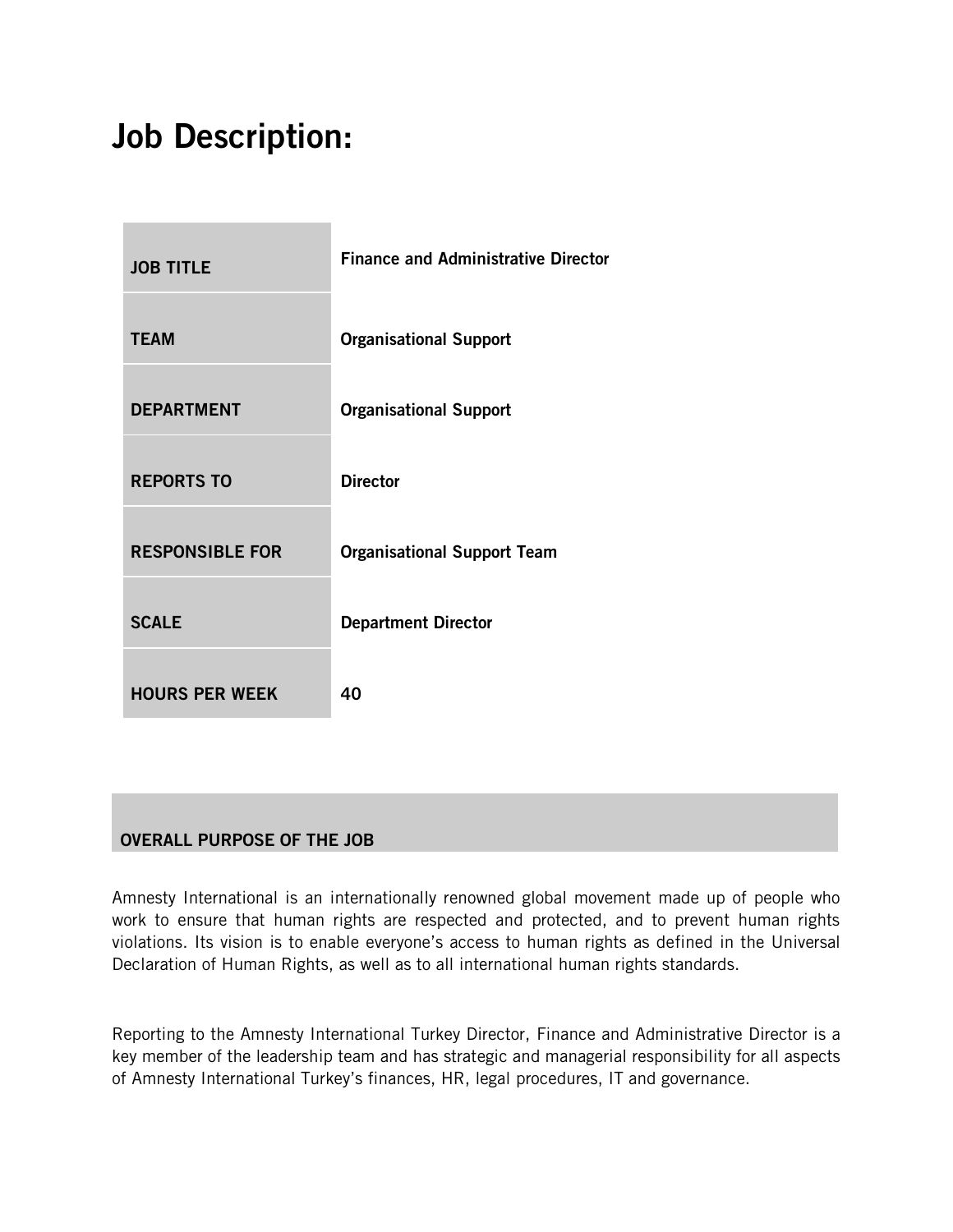Finance and Administrative Director will work closely with the AI-TR Director, the senior leadership team, the Organizational Support Team, Amnesty International Secretariat Finance Team and the board to instill a culture of transparency, collaboration and dynamic leadership across the organization, and to ensure that all activities support Amnesty Turkey's mission and strategic priorities and foster continuous improvement and innovation while mitigating financial, administrative and operational risks.

**Other key relationships:** To fulfill the job description and as a part of the senior management team, the Finance and Administrative Director works closely with the Campaign & Communications Director, Human Rights Education and Advocacy Director, Fundraising Director, treasurer and the board; and in contact with the Certified Public Accountant, lawyers, trade unions, relevant ministries and directorate of provincial associations. Also, the Finance and Administrative Director has working relationships with Amnesty International Secretariat Finance Department and other Finance and Administrative Directors of the movement.

#### MAIN TASKS:

#### 1 Team Management

- 1.1 Supervise and mentor all staff within the Organisational Support Department and ensure effective performance appraisals and measure objectives are set for each member of the department.
- 1.2 Ensure that the Organisational Support Department models best practices in providing services and support to other departments in Amnesty International Turkey.
- 1.3 Set the team goals and objectives in accordance with the strategic and operational goals of AI-TR and ensure that these are implemented.
- 1.4 Provide technical support and training to the team in terms of accounting knowledge and reporting, and support on finance IT systems.
- 1.5 Develop and construct the Organisational Support Team budget and monitor performance against actual throughout the year, including monthly forecasts.
- 1.6 Work with the Team to develop and achieve the Team mission, objectives and plans, including participation in Team meetings.
- 1.7 Implement the changes to systems and processes agreed as part of auditing and other finance and administrative review processes.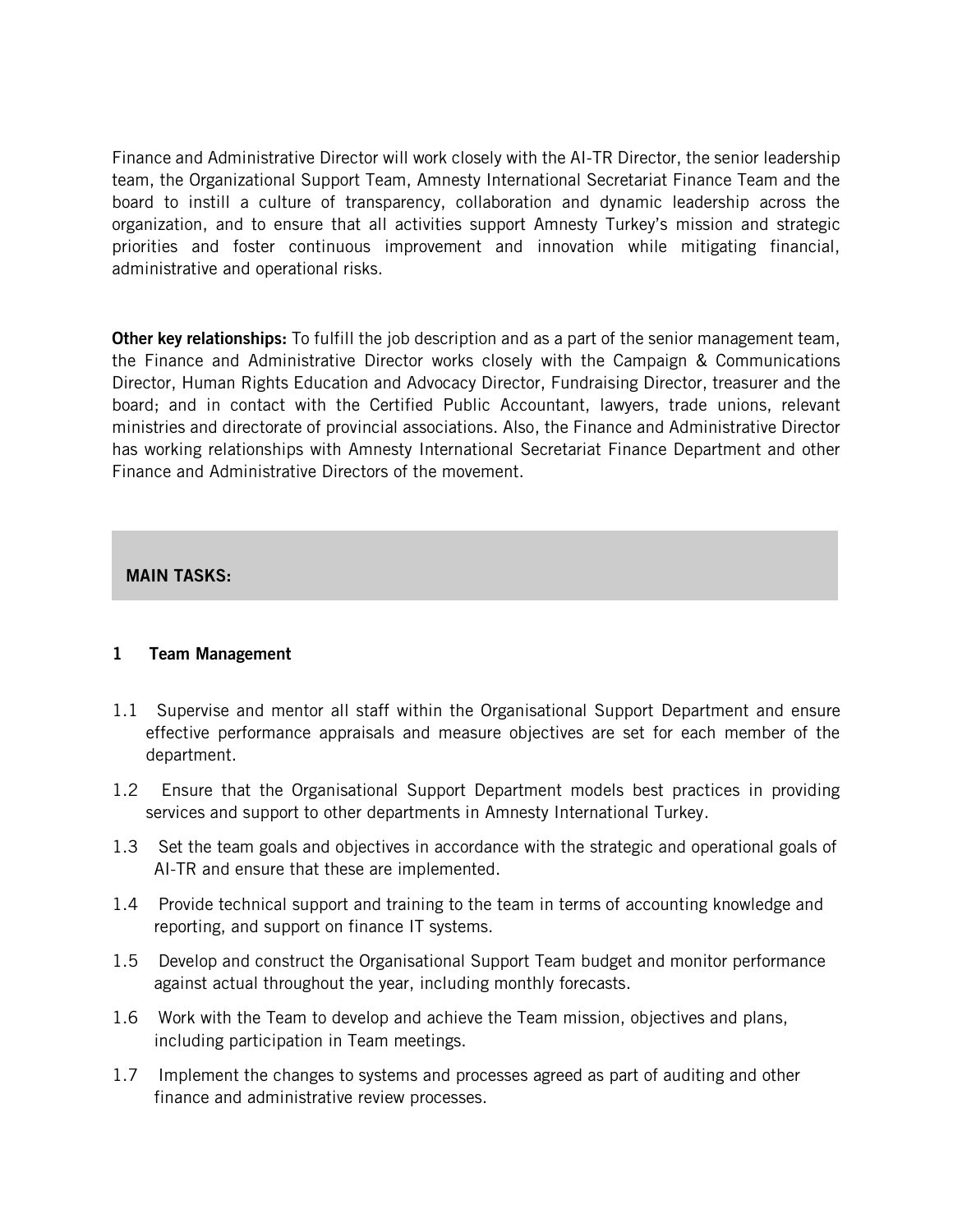#### 2 Providing administrative and financial executive leadership, vision and oversight for Amnesty International Turkey.

- 2.1. Lead the creation, development and monitoring of the organization's budget and projection processes in alignment with its strategy and plan.
- 2.2. Analyse and interpret financial results and trends. Direct the development of financial management reports, and present findings and recommendations to the Board, AI-TR Director, Senior Management Team and other internal and external audiences as appropriate.
- 2.3. Advise, inform, and hold accountable senior management on matters affecting financial planning, results and reporting.
- 2.4. Strengthen existing or create new operational systems, processes and procedures that support effective, efficient, and responsive financial management and accounting to the organization.
- 2.5. Ensure the provision of robust accounting services for use by managers in planning and controlling income and expenditure and in monitoring income and expenditure against targets.
- 2.6. Ensure preparation of monthly financial results, cash flows for quarterly/annual financial forecasts to assist in short- and long-term financial planning and inform decision making.
- 2.7. Establish and measure financial benchmarks for the organization. Assess the organization's performance against both short- and long-term strategy as well as the organization's budget.
- 2.8. Responsible for the development and effective implementation of all financial policies, procedures and the internal control structure for Amnesty International Turkey to ensure that procedures and processes are in place throughout AI-TR to minimise the risk of legal challenges to transactions, fraud and error through strict internal controls.
- 2.9. Ensure compliance with all Amnesty International reporting requirements.
- 2.10. Reviews financial reporting material for all grants; ensures, in close cooperation with the related staff and department, that resources are allocated in full compliance with stated grant intentions and oversees all financial, program, and grant accounting and reporting.
- 2.11. Lead on appropriate financial and operational internal or independent audits; if lacking, institutes controls, according to audit findings and overall best practices, including timely policy updates, establishing review procedures and implementing periodic reporting on control/risk assessment matters.
- 2.12. Analyse new business initiatives and proposed investments to provide insights to the Section Director and Senior Management Team.
- 2.13. Serve as part of the Senior Management Team and collaboratively work together to develop organizational strategic goals and objectives.
- 2.14. Liaison directly with Amnesty International Secretariat for all finance and administrative related matters and work with financial colleagues around the world on global administrative and financial initiatives.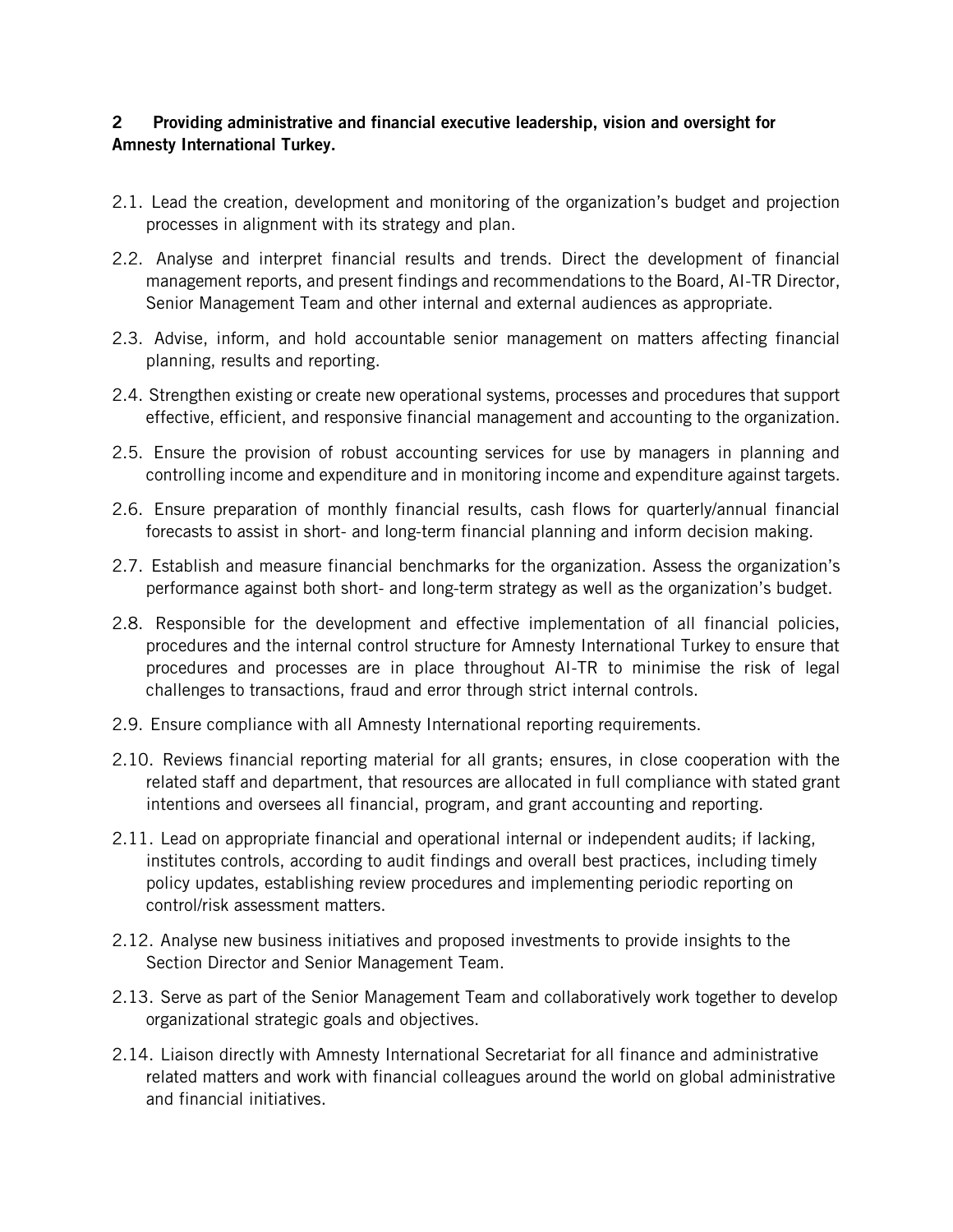- 2.15. Together with the Director and Treasurer, represent AI-TR's interests in international discussions on matters of finance and administrative affairs.
- 2.16. Keep abreast of legal and financial developments across the third sector and on local regulatory requirements.
- 2.17. Works closely with treasure and ensure that payments are completed on time, reporting needs of the board is met and annual/long term budgeting as well as forecast projects are approved by the board on time.
- 2.18. Lead on bank and financial institutions' relations management and manage financial investments and cash.
- 2.19. Provide financial training to non-finance staff within AI-TR, particularly in relation to budgetary control.
- 2.20. Ensure that IT, operational systems, and all other office procedures support effective operations of the organization. Manage smooth management of office environment and assets, ensuring full functionality of technical tools for work, office equipment, stationary, supplies and infrastructure for all staff at all offices, including functionality of IT through procurement of relevant external services.
- 2.21. Serve as the primary point of contact for all issues including safety and security relating to the office space
- 2.22. Work closely with Board members, AI-TR Director and related members to plan and realize general assembly meetings, board meetings and any other membership activities requiring the management's involvement.
- 3 In close collaboration with the Director, works to ensure that the organization is in compliance with the rules and regulations governing the operations of the organization and is protected from legal liability.
- 3.1. Being proactive in developing excellent risk management strategies within the organization, managing risk registration and organizing regular reviews.
- 3.2. Ensure compliance with constitutional regulations and the Law on Associations, taxation (direct and indirect), fundraising and aid collection legislation and other relevant legal requirements.
- 3.3. Responsible for quarterly Board and Committee reporting on Finance, Operations, Human Resources, and risk management.
- 3.4. Ensure compliance with core standards adopted by the international movement and advise the Director for the full compliance of the section. Leads the change processes in accordance with the assignments made by the director within this framework.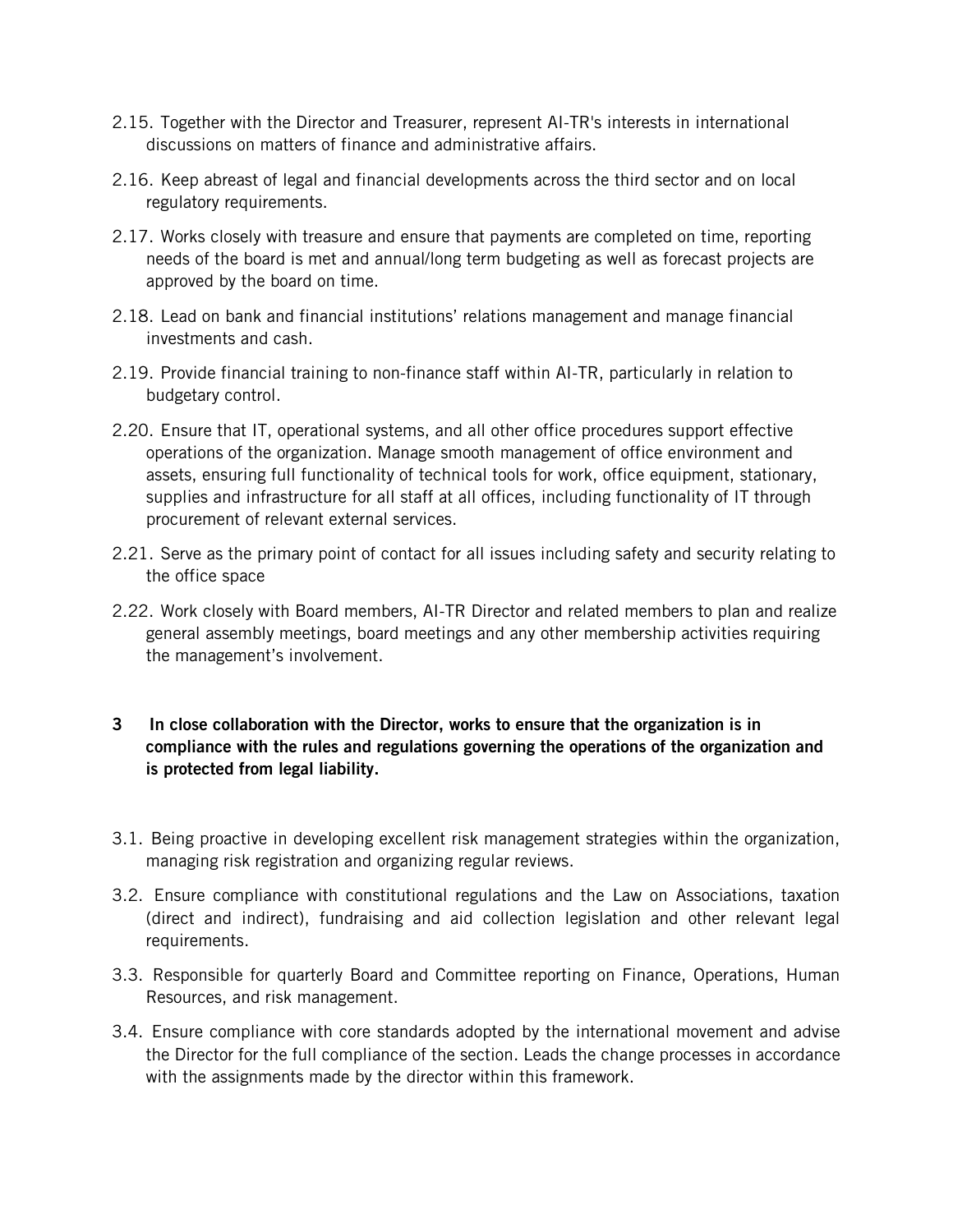3.5. Liaise with relevant ministries and Directorate of Provincial Associations.

### 4 Lead and manage the development, execution and delivery of the Human Resources **Strategy**

- 4.1. Responsible for recognising, creating and implementing plans to promote diversity, equity and inclusion within Amnesty International Turkey.
- 4.2. Ensure HR strategy and policies are effectively aligned with and contribute to the overall Amnesty strategies.
- 4.3. Lead the development and execution of Human Resources strategy, policies and practices in order to realise the effective development of people and their performance.
- 4.4. Oversees the overall HR operations. This includes recruitment and orientation of new staff; maintenance of appropriate records; HR audits; development and maintenance of performance setting and evaluation processes; advising on grading and salary scales.
- 4.5. Ensure compliance with labour law, liaise with unions.
- 4.6. Maintains awareness of employee well-being and morale and recommends appropriate management response.

## SKILLS AND EXPERIENCE

- Commitment to human rights and Amnesty International's vision and mission.
- Proven track record in senior management positions within organizations with a significant HR and Finance expertise. 3-5 years in director-level similar position, preferably in the NGO sector.
- Knowledgeable user of accounting systems and/or ERPs.
- Advanced user of MS Excel (pivot tables, macros).
- Experienced in fulfilling external governance and reporting requirements.
- Excellent communication and relationship skills.
- A multi-tasker with personal qualities of integrity, credibility, and dedication to the mission.
- Strong leadership and team building skills.
- Experience in developing and leading diversity, equity and inclusion plan.
- Proven change management experience; budget and process management.
- Negotiation, communication and presentation skills.
- Fluency in Turkish & English required and in any other additional language preferred.